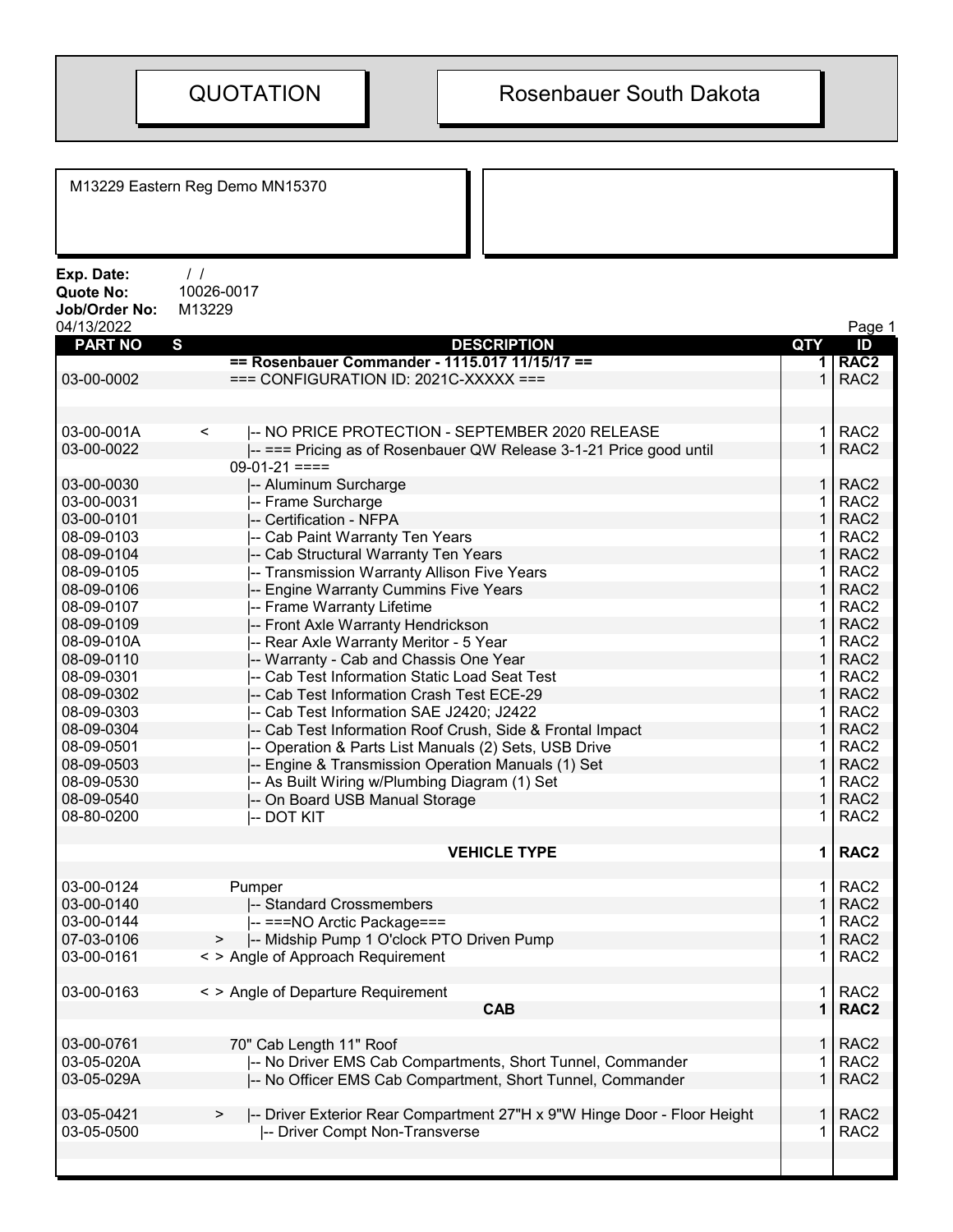| 04/13/2022     |                                                                                |              | Page 2           |
|----------------|--------------------------------------------------------------------------------|--------------|------------------|
| <b>PART NO</b> | $\mathbf{s}$<br><b>DESCRIPTION</b>                                             | QTY          | ID               |
| 03-05-0551     | -- Driver Exterior Rear Compartment - Chrome Handle                            | 1.           | RAC <sub>2</sub> |
| 03-05-0430     | -- Driver Rear Cab Compartment Manual Door Locks                               | 1            | RAC <sub>2</sub> |
| 05-01-5105     | -- Driver Rear Compartment Interior Finish DA Sand                             |              | RAC <sub>2</sub> |
| 08-00-2012     | -- Driver Rear Compt Lighting LED Strip 18"                                    | 1            | RAC <sub>2</sub> |
|                |                                                                                |              |                  |
| 03-05-0451     | -- Officer Exterior Rear Compartment 27"H x 9"W Hinge Door - Floor Height<br>> | $\mathbf{1}$ | RAC <sub>2</sub> |
| 03-05-0501     | -- Officer Compt Non-Transverse                                                | 1            | RAC <sub>2</sub> |
| 03-05-0561     | -- Officer Exterior Rear Compartment - Chrome Handle                           | $\mathbf{1}$ | RAC <sub>2</sub> |
| 03-05-0460     |                                                                                | 1            | RAC <sub>2</sub> |
|                | -- Officer Rear Cab Compartment Manual Door Locks                              | 1            |                  |
| 05-01-5125     | -- Officer Rear Compartment Interior Finish DA Sand                            |              | RAC <sub>2</sub> |
| 08-00-2112     | I-- Officer Rear Compt Lighting LED Strip 18"                                  | 1.           | RAC <sub>2</sub> |
|                |                                                                                |              |                  |
|                | <b>CAB STEPS</b>                                                               | $\mathbf 1$  | RAC <sub>2</sub> |
|                |                                                                                |              |                  |
| 03-06-0002     | -- Stainless Steel                                                             | 1.           | RAC <sub>2</sub> |
| 03-06-0014     | -- SS Steps w/Round Hole and Star Extrusion Lwr, Treadplate Middle             | $\mathbf{1}$ | RAC <sub>2</sub> |
|                |                                                                                |              |                  |
|                | <b>CAB DOORS</b>                                                               |              | 1   RAC2         |
|                |                                                                                |              |                  |
| 03-06-1015     | -- Cab Entry Doors                                                             | 1.           | RAC <sub>2</sub> |
| 03-06-1026     | -- Barrier Free Cab Entry Doors                                                | 1            | RAC <sub>2</sub> |
| 03-06-0021     | -- Step Trim Kickplate, Treadplate                                             | 1            | RAC <sub>2</sub> |
| 03-06-1070     |                                                                                | 1            | RAC <sub>2</sub> |
|                | ---=== No Cab Door Insulation ====                                             |              |                  |
| 03-06-1100     | -- Cab Door Hardware Chrome (4)                                                | $\mathbf{1}$ | RAC <sub>2</sub> |
| 03-06-1120     | -- Cab Door Locks Manual                                                       | 1            | RAC <sub>2</sub> |
| 03-06-1140     | -- Interior 1-Piece Door Panel Type Stainless Steel                            | 1            | RAC <sub>2</sub> |
| 03-06-1225     | -- Chevron, Reflective, Interior Cab Door - Scotchlite Red/Yellow<br>$\geq$    |              | RAC <sub>2</sub> |
| 04-05-0110     | -- Interior Handle Front Door Grab Handles - Yellow Powder Coat                | 1            | RAC <sub>2</sub> |
| 04-05-0151     | -- Interior Grab Handle Rear Door Chicago Style 34" Yellow Powder Coat         | 1            | RAC <sub>2</sub> |
|                |                                                                                |              |                  |
|                |                                                                                |              |                  |
|                | <b>CAB GLASS</b>                                                               | 1            |                  |
|                |                                                                                |              | RAC <sub>2</sub> |
|                |                                                                                |              |                  |
| 03-08-0101     | -- Windshield One Piece - COMMANDER                                            | 1.           | RAC <sub>2</sub> |
| 03-08-0102     | -- Windshield Wiper System Single Motor (2) Wipers - 3D Grille                 | 1            | RAC <sub>2</sub> |
| 08-02-0135     | -- Windshield Wiper Activation Switch on Driver Panel                          | 1            | RAC <sub>2</sub> |
| 03-08-0151     | -- Window Light Gray Tint Driver Power                                         | 1            | RAC <sub>2</sub> |
| 08-01-0301     | -- Power Window Activation, Respective Door                                    | 1            | RAC <sub>2</sub> |
| 03-08-0153     | -- Window Light Gray Tint Officer Power                                        | $\mathbf{1}$ | RAC <sub>2</sub> |
| 03-08-0226     | -- Window Light Gray Tint Driver Crew Door Power                               | 1            | RAC <sub>2</sub> |
| 03-08-0252     | -- Window Light Gray Tint Officer Crew Door Power                              | $\mathbf{1}$ | RAC <sub>2</sub> |
| 03-08-0320     | -- Window Light Gray Tint Side Middle Driver Fixed 15.5"W x 21.5"H             | 1            | RAC <sub>2</sub> |
| 03-08-0370     |                                                                                | 1            | RAC <sub>2</sub> |
|                | -- Window Light Gray Tint Side Middle Officer Fixed 15.5"W x 21.5"H            | 1            |                  |
|                | <b>CAB INTERIOR AND TRIM</b>                                                   |              | RAC <sub>2</sub> |
|                |                                                                                |              |                  |
| 04-01-4999     | -- ====NO Vehicle Decontamination ADP-CC For Crew Cab Using                    | 1.           | RAC <sub>2</sub> |
|                | AeroClave System====                                                           |              |                  |
| 04-01-0200     | $\left  \text{---} \right $ === 11 Raise Cab 70" Interior Trim ===             | 1.           | RAC <sub>2</sub> |
| 03-09-8010     | -- Cab Insulation Interior Ceiling                                             | $\mathbf{1}$ | RAC <sub>2</sub> |
| 03-09-8100     | -- Cab Insulation Engine Tunnel, Short Tunnel                                  | 1            | RAC <sub>2</sub> |
| 03-09-8013     | -- ===No Cab Insulation Fastening Pins===                                      | $\mathbf{1}$ | RAC <sub>2</sub> |
| 03-09-8020     | -- Cab Insulation Cab Damping                                                  | 1            | RAC <sub>2</sub> |
| 04-01-1101     | -- Interior Trim Color Black, 70"-11" Roof<br>$\,<\,$                          | 1            | RAC <sub>2</sub> |
| 04-01-1120     | -- Interior Trim Color Gray Rear Wall 11" Roof<br>$\,<\,$                      | 1            | RAC <sub>2</sub> |
| 04-02-1002     |                                                                                | $\mathbf{1}$ | RAC <sub>2</sub> |
|                | -- Suspended Throttle and Brake Pedals                                         | 1            |                  |
| 04-02-1125     | -- Interior Floor Covering Color Black, 70"                                    |              | RAC <sub>2</sub> |
| 04-02-1702     | -- Interior Trim Sun Visor Tinted                                              | $\mathbf{1}$ | RAC <sub>2</sub> |
| 04-02-1798     | -- Cab Coating Interior Color                                                  | 1            | RAC <sub>2</sub> |
| 05-01-1055     | -- Cab Coating Interior Gray Polyurethane                                      | $\mathbf 1$  | RAC <sub>2</sub> |
|                | CAB DASH AND ENGINE TUNNEL - 70" SHORT<br>>                                    | 1            | RAC <sub>2</sub> |
| 04-03-0800     | -- Cab Dash & Engine Tunnel, Composite Dash - Short Tunnel<br>$\,>$            | 1            | RAC <sub>2</sub> |
|                |                                                                                |              |                  |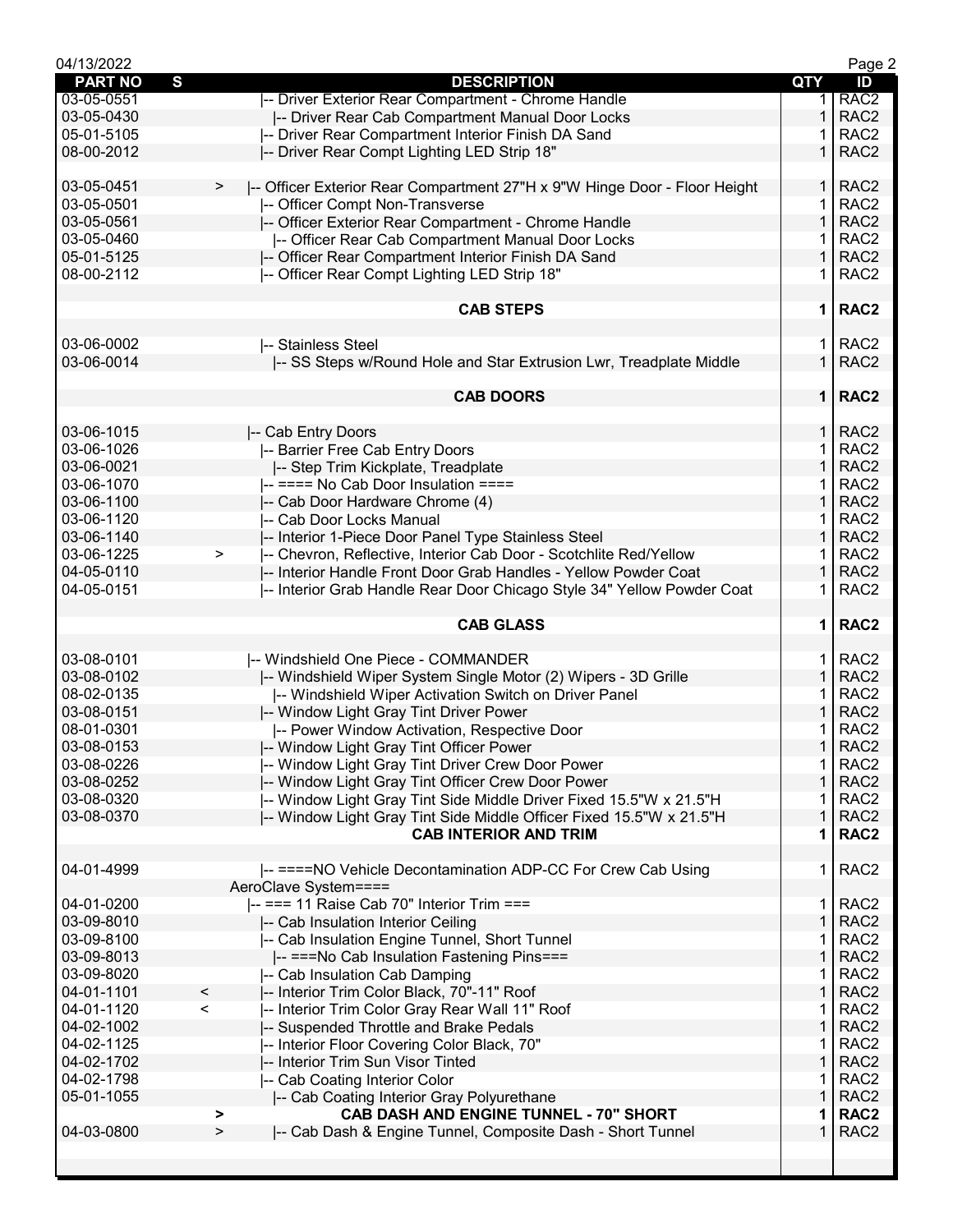| 04/13/2022                  |                                                                                |                | Page 3           |
|-----------------------------|--------------------------------------------------------------------------------|----------------|------------------|
| S<br><b>PART NO</b>         | <b>DESCRIPTION</b>                                                             | <b>QTY</b>     | ID               |
| 04-03-1010                  | -- Cab Dash & Engine Tunnel Coating Gray Polyurethane<br>$\geq$                | 1.             | RAC <sub>2</sub> |
| 04-03-2100                  | $\geq$<br>-- Officer Glove Compt - Composite Dash                              | $\mathbf 1$    | RAC <sub>2</sub> |
|                             |                                                                                |                |                  |
|                             | <b>CUSTOM CONSOLE</b>                                                          | $\mathbf 1$    | RAC <sub>2</sub> |
|                             |                                                                                |                |                  |
| 04-04-1100                  | -- Havis Console                                                               | $\mathbf{1}$   | RAC <sub>2</sub> |
| 04-04-1101                  | -- Havis Console - Pre Configured                                              | 1              | RAC <sub>2</sub> |
| $\geq$                      |                                                                                | $\mathbf{1}$   | RAC <sub>2</sub> |
| 04-04-1111                  | -- Mic Tab(s)                                                                  |                |                  |
| 04-04-1U00                  | -- Havis Console - Upper Portion                                               | 1              | RAC <sub>2</sub> |
| 04-04-U012                  | I-- Havis Console - Upper Portion - Option 12                                  | 1              | RAC <sub>2</sub> |
| 04-04-1121                  | -- Switch Plate (7) Switches VMUX<br>$\geq$                                    | 1              | RAC <sub>2</sub> |
| 04-04-1126<br>$\langle$ $>$ | -- Black Plate(s) for Communication Radio                                      | 1              | RAC <sub>2</sub> |
| 04-04-1134                  | -- Black Plates with (2) Power Point & (1) Dual USB Power Point<br>$\geq$      | 2              | RAC <sub>2</sub> |
| 04-04-1176<br>$\langle$ >   | -- Black Plate for Siren                                                       | $\mathbf{1}$   | RAC <sub>2</sub> |
| 04-04-1181<br>$\langle$ $>$ | -- Black Plate for Traffic Advisor                                             | 1              | RAC <sub>2</sub> |
| 04-04-1201                  | $\, >$                                                                         | 1              | RAC <sub>2</sub> |
|                             | -- Black Plate for AM/FM Radio                                                 |                |                  |
| 04-04-2L00                  | -- Havis Console - Lower Portion                                               | 1              | RAC <sub>2</sub> |
| 04-04-L005                  | I-- Havis Console - Lower Portion - Option 5                                   | 1              | RAC <sub>2</sub> |
| 04-04-1116                  | -- Black Blank Plate<br>>                                                      | 1              | RAC <sub>2</sub> |
| 04-04-1146                  | -- Locking Assy Box<br>>                                                       | 1              | RAC <sub>2</sub> |
| 04-04-1151                  | -- Open Assy Box<br>$\geq$                                                     | 1              | RAC <sub>2</sub> |
| 04-04-1161<br>>             | -- Cup Holder, Dual                                                            | $\overline{2}$ | RAC <sub>2</sub> |
| 08-01-0140                  | -- Instrumentation Panel Inlay - Job Color<br>$\,>$                            | 1              | RAC <sub>2</sub> |
|                             | <b>CAB EXTERIOR - 70"</b>                                                      | $\mathbf 1$    |                  |
|                             |                                                                                |                | RAC <sub>2</sub> |
|                             |                                                                                |                |                  |
|                             | <b>CAB HEADER - HEAT AND AC</b>                                                | $\mathbf 1$    | RAC <sub>2</sub> |
|                             |                                                                                |                |                  |
| 03-08-4000                  | Cab Header / Heating and AC                                                    | 1.             | RAC <sub>2</sub> |
| 05-02-0010                  | -- Heating w/ Air Conditioning, Overhead, VMUX<br>$\, > \,$                    | 1              | RAC <sub>2</sub> |
| 05-01-6010                  | -- Cab Paint A/C Condenser on Roof                                             | $\mathbf{1}$   | RAC <sub>2</sub> |
| 05-02-0047                  |                                                                                | 1              | RAC <sub>2</sub> |
|                             | -- Heater Hose - Silicone                                                      |                |                  |
| 05-02-0053                  | -- ===== No Additional HVAC Requirements====                                   | $\mathbf{1}$   | RAC <sub>2</sub> |
| 05-02-0200                  | -- A/C Condenser Location Roof Mount Mid Center                                | 1              | RAC <sub>2</sub> |
| 05-02-0600                  | -- Rosenbauer CleanAir Cab Recirculation Air Scrubber<br>$\,>\,$               | 1              | RAC <sub>2</sub> |
| 05-02-0799                  | -- ======No Auxiliary Roof Mounted A/C Coleman Roughneck 13.5K<br>$\,>$        | 1              | RAC <sub>2</sub> |
|                             | =====                                                                          |                |                  |
| 08-02-0121                  | I-- Heat & A/C Activation VISTA, Rear Crew Manual                              | 1              | RAC <sub>2</sub> |
| 08-02-0100                  | -- Rear Crew Controls Manual - Located Overhead Center                         | $\mathbf{1}$   | RAC <sub>2</sub> |
|                             | <b>SEATS</b>                                                                   | $\mathbf 1$    | RAC <sub>2</sub> |
|                             |                                                                                |                |                  |
|                             |                                                                                |                |                  |
| 03-09-00W4                  | > USSC Valor Seat Package - Roll Tek & 4 Front Air Bag System                  | 1.             | RAC <sub>2</sub> |
| 03-09-0100                  | -- Seat Color Gray/Red Seat Belt                                               | $\mathbf{1}$   | RAC <sub>2</sub> |
| 03-09-0616<br>$\langle$ >   | -- Seat Driver Valor 8-Way Electric ABTS w/ Belt Pre-tensioner                 | 1              | RAC <sub>2</sub> |
| 03-09-000F                  | -- Dual Retractor Seat Belt - Valor                                            | 1              | RAC <sub>2</sub> |
| 03-09-0121                  | -- Seat Back Non-SCBA                                                          | 1              | RAC <sub>2</sub> |
| 03-09-021B                  | -- Seat Mounting Driver Electric - Valor                                       | $\mathbf 1$    | RAC <sub>2</sub> |
| 03-09-0905                  | -- Seat Material USSC VALORTech                                                | 1              | RAC <sub>2</sub> |
|                             |                                                                                |                |                  |
| 03-09-0920                  | -- Seat Logo Rosenbauer                                                        | $\mathbf{1}$   | RAC <sub>2</sub> |
| 03-09-3010                  | -- Driver Seat Box Storage Compartment                                         | 1              | RAC <sub>2</sub> |
| 03-09-3236                  | -- Seat Box Driver & Officer Storage Access Doors (2) Driver/Officer<br>$\geq$ | $\mathbf 1$    | RAC <sub>2</sub> |
|                             |                                                                                |                |                  |
| 03-09-0635<br>$\,<\,$       | -- Seat Officer Valor Tanker Fixed ABTS w/ Belt Pre-tensioner                  | 1.             | RAC <sub>2</sub> |
| 03-09-000F                  | -- Dual Retractor Seat Belt - Valor                                            | 1              | RAC <sub>2</sub> |
| 03-09-0126                  | -- Seat Back SCBA IMMI Smart Dock                                              | $\mathbf 1$    | RAC <sub>2</sub> |
| 03-09-027A                  |                                                                                | 1              | RAC <sub>2</sub> |
|                             | -- Seat Mounting Officer Fixed - Valor                                         |                |                  |
| 03-09-0905                  | -- Seat Material USSC VALORTech                                                | $\mathbf{1}$   | RAC <sub>2</sub> |
| 03-09-0920                  | -- Seat Logo Rosenbauer                                                        | 1              | RAC <sub>2</sub> |
| 03-09-3020                  | -- Officer Seat Box Storage Compartment                                        | $\mathbf 1$    | RAC <sub>2</sub> |
|                             |                                                                                |                |                  |
| 03-09-1022                  | -- Two (2) Outboard Rear Facing Seats - Valor Roll Tek                         | $\mathbf{1}$   | RAC <sub>2</sub> |
|                             |                                                                                |                |                  |
|                             |                                                                                |                |                  |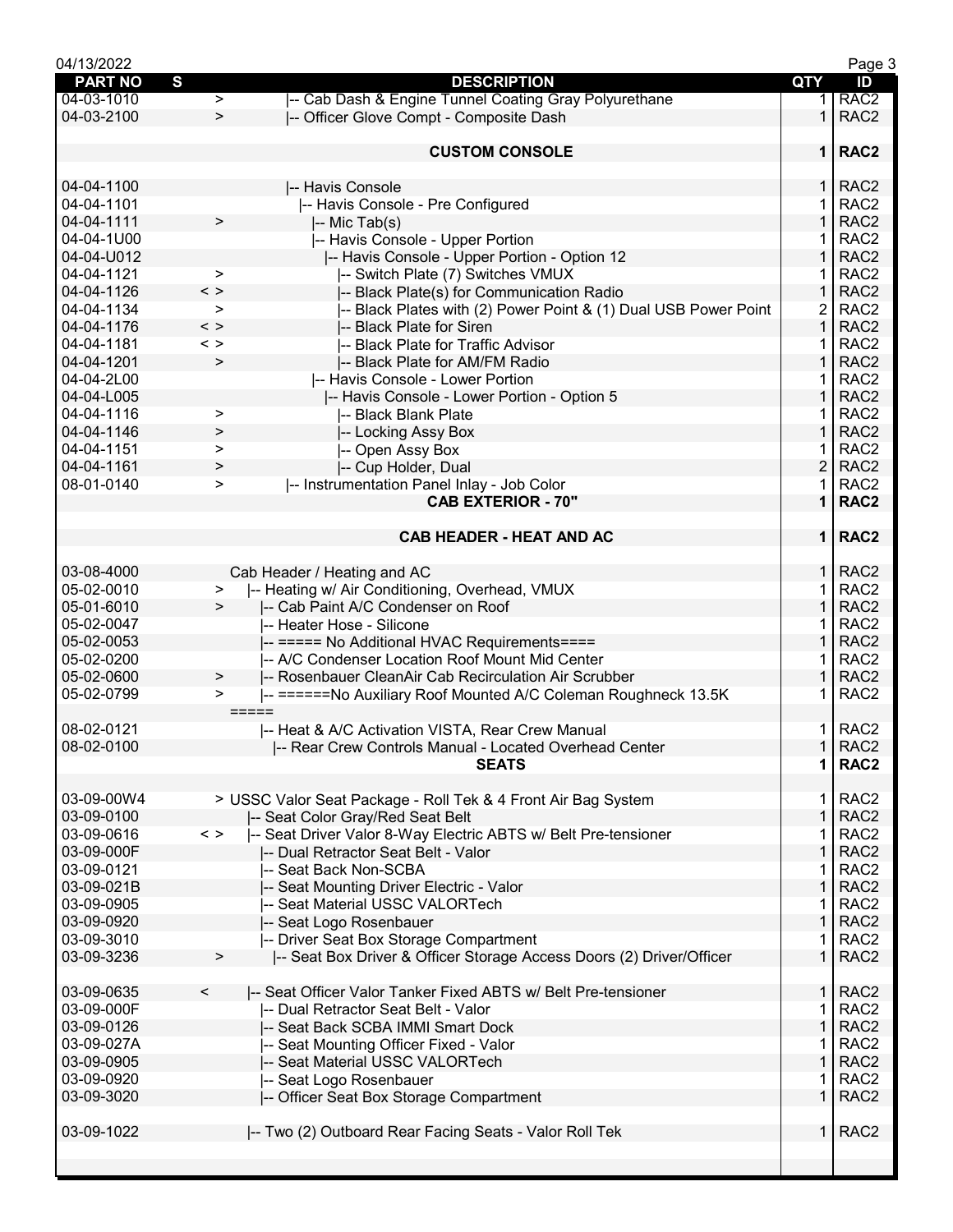| 04/13/2022     |              |                                                                               |                | Page 4           |
|----------------|--------------|-------------------------------------------------------------------------------|----------------|------------------|
| <b>PART NO</b> | $\mathbf{s}$ | <b>DESCRIPTION</b>                                                            | QTY            | ID               |
| 03-09-0662     |              | -- Seat Crew Rear Facing Outer Valor Fixed ABTS IBP RollTek w/ SRA<br>$\,<\,$ | $\overline{2}$ | RAC <sub>2</sub> |
| 03-09-000F     |              | -- Dual Retractor Seat Belt - Valor                                           | $\overline{2}$ | RAC <sub>2</sub> |
| 03-09-0126     |              | -- Seat Back SCBA IMMI Smart Dock                                             | 2              | RAC <sub>2</sub> |
| 03-09-0395     |              | -- Seat Mounting Rear Facing Outer - Valor                                    | 2              | RAC <sub>2</sub> |
| 03-09-0905     |              | -- Seat Material USSC VALORTech                                               | 2              | RAC <sub>2</sub> |
| 03-09-0920     |              | -- Seat Logo Rosenbauer                                                       | $\overline{2}$ | RAC <sub>2</sub> |
|                |              |                                                                               |                |                  |
| 03-09-1121     |              | -- Two (2) Center Forward Facing Seats - Valor Roll Tek                       | $\mathbf{1}$   | RAC <sub>2</sub> |
| 03-09-080H     |              | $\,<$<br>-- Seat Crew Forward Facing Valor Flip-Up RollTek                    | 2              | RAC <sub>2</sub> |
| 03-09-000F     |              | -- Dual Retractor Seat Belt - Valor                                           | $\overline{2}$ | RAC <sub>2</sub> |
| 03-09-0126     |              | -- Seat Back SCBA IMMI Smart Dock                                             | 2              | RAC <sub>2</sub> |
| 03-09-051E     |              | -- Seat Mounting Forward Facing                                               | 2              | RAC <sub>2</sub> |
| 03-09-0905     |              | -- Seat Material USSC VALORTech                                               | 2              | RAC <sub>2</sub> |
| 03-09-0920     |              | -- Seat Logo Rosenbauer                                                       | $\overline{2}$ | RAC <sub>2</sub> |
|                |              |                                                                               |                |                  |
| 03-09-3030     |              | -- Seat Box (2 person) Forward Facing - Valor                                 |                | 1   RAC2         |
| 03-09-3200     |              | -- Seat Box (60/54) Forward Facing Storage Access Cutout (1) Center<br>>      | 1.             | RAC <sub>2</sub> |
|                |              | Forward                                                                       |                |                  |
| 03-09-3220     |              | -- Seat Box (60) Forward Facing Storage Access Door (1) Center<br>>           | 1.             | RAC <sub>2</sub> |
|                |              | Forward                                                                       |                |                  |
| 03-09-4101     |              | -- Seat Box Doors Finish Match Cab Interior Coating                           | 1 I            | RAC <sub>2</sub> |
| 03-09-4001     |              | -- Seat Box Finish - Match Cab Interior Coating                               | $\mathbf{1}$   | RAC <sub>2</sub> |
|                |              |                                                                               |                |                  |
|                |              |                                                                               |                |                  |
| 04-05-1900     |              | -- Exterior Grab Handles 18" Aluminum                                         | $\mathbf{1}$   | RAC <sub>2</sub> |
| 04-05-1911     |              | -- Exterior Grab Handles Bare Aluminum w/ Lighting                            | $\mathbf{1}$   | RAC <sub>2</sub> |
| 04-05-2005     |              | I-- Exterior Grab Handles with White LED Lighting 18"                         | 1              | RAC <sub>2</sub> |
| 08-01-0800     |              | -- Grab Handle LED Light Actvtn w/ Parking Brake                              | $\mathbf 1$    | RAC <sub>2</sub> |
|                |              |                                                                               |                |                  |
|                |              | <b>CAB FRONT FASCIA</b>                                                       |                | 1   RAC2         |
|                |              |                                                                               |                |                  |
| 04-08-0010     |              | ===== Traditional Front with Rectangular Headlamp Bezels =====                | 1 <sup>1</sup> | RAC <sub>2</sub> |
| 04-08-0140     | S            | $\,<$<br>-- Front Grille, 3D Stainless Steel, w/Red ROSENBAUER, Back Lighting | 1.             | RAC <sub>2</sub> |
| 04-08-0022     | S            | $\,<$<br>-- Wing Light Bezel - Stainless                                      | 1              | RAC <sub>2</sub> |
| 04-08-0052     |              | -- Department Name Laser Cut Center Grille Bar<br>$\langle$ >                 | 1              | RAC <sub>2</sub> |
| 04-08-0053     |              |                                                                               | 1              | RAC <sub>2</sub> |
| 08-01-1502     |              | -- Grille Back Lighting - Red<br>-- Backlit Grille Bar Activation - VMux      |                |                  |
|                |              |                                                                               | $\mathbf{1}$   | RAC <sub>2</sub> |
| 08-01-1550     |              | -- ==== NO TRACER LIGHTS IN CENTER GRILLE BAR ====                            |                | RAC <sub>2</sub> |
| 04-08-0059     |              | -- ===== No Front Grille, Grille Glo =====                                    | 1              | RAC <sub>2</sub> |
| 04-08-0072     |              | -- Front Grille Inlay - Commander - Painted American Flag                     | $\mathbf 1$    | RAC <sub>2</sub> |
|                |              |                                                                               |                |                  |
|                |              |                                                                               |                |                  |
| 06-03-2010     |              | -- Fluid Checks & Fills at Grille L9                                          | 1.             | RAC <sub>2</sub> |
| 08-00-050C     |              | -- Headlights, LED, Quad, with Rectangular Bezel - HiViz                      | 1              | RAC <sub>2</sub> |
| 08-00-0540     |              | -- Headlight Location - Upper Bucket<br>$\langle$ >                           | 1              | RAC <sub>2</sub> |
| 08-00-0602     |              | -- Front Turn Signals Whelen 600 LED (2)                                      | 1              | RAC <sub>2</sub> |
| 08-00-0630     |              | $\langle$ $>$<br>-- Turn Signal Located Below Headlights                      | 1              | RAC <sub>2</sub> |
| 08-00-0608     |              | -- Front Marker Lamps Face Mounted LED (Center 3 Lightings, 2 Corner)         | $\mathbf{1}$   | RAC <sub>2</sub> |
| 08-00-061C     |              | -- Side Marker Light LED - Chrome (2)                                         | 1              | RAC <sub>2</sub> |
| 08-01-0303     |              | -- Headlight & Marker Light Activated Rocker Switch Driver Panel              | 1              | RAC <sub>2</sub> |
| 04-08-0151     |              | <b>Cab Fender Stainless Steel</b>                                             | 1              | RAC <sub>2</sub> |
| 04-09-0190     |              | ==== No Stainless-Steel Rear Wall Cap - pick to select ====                   | 1              | RAC <sub>2</sub> |
| 04-09-0300     |              | Logo, Commander, Cab Sides                                                    | 1              | RAC <sub>2</sub> |
| 04-10-0351     |              | Mud Flaps Front                                                               | $\mathbf{1}$   | RAC <sub>2</sub> |
|                |              |                                                                               |                |                  |
|                |              | <b>CAB TILT</b>                                                               |                | 1   RAC2         |
|                |              |                                                                               |                |                  |
| 05-00-0221     |              | Cab Tilt System - Heavy Duty w/ Manual Back Up                                | $\mathbf 1$    | RAC <sub>2</sub> |
| 05-00-0021     |              | -- Cab Tilt Limit Switch                                                      |                | RAC <sub>2</sub> |
| 05-00-0045     |              | -- Cab Tilt Lock Down Indicator                                               | 1              | RAC <sub>2</sub> |
|                |              |                                                                               |                |                  |
|                |              |                                                                               |                |                  |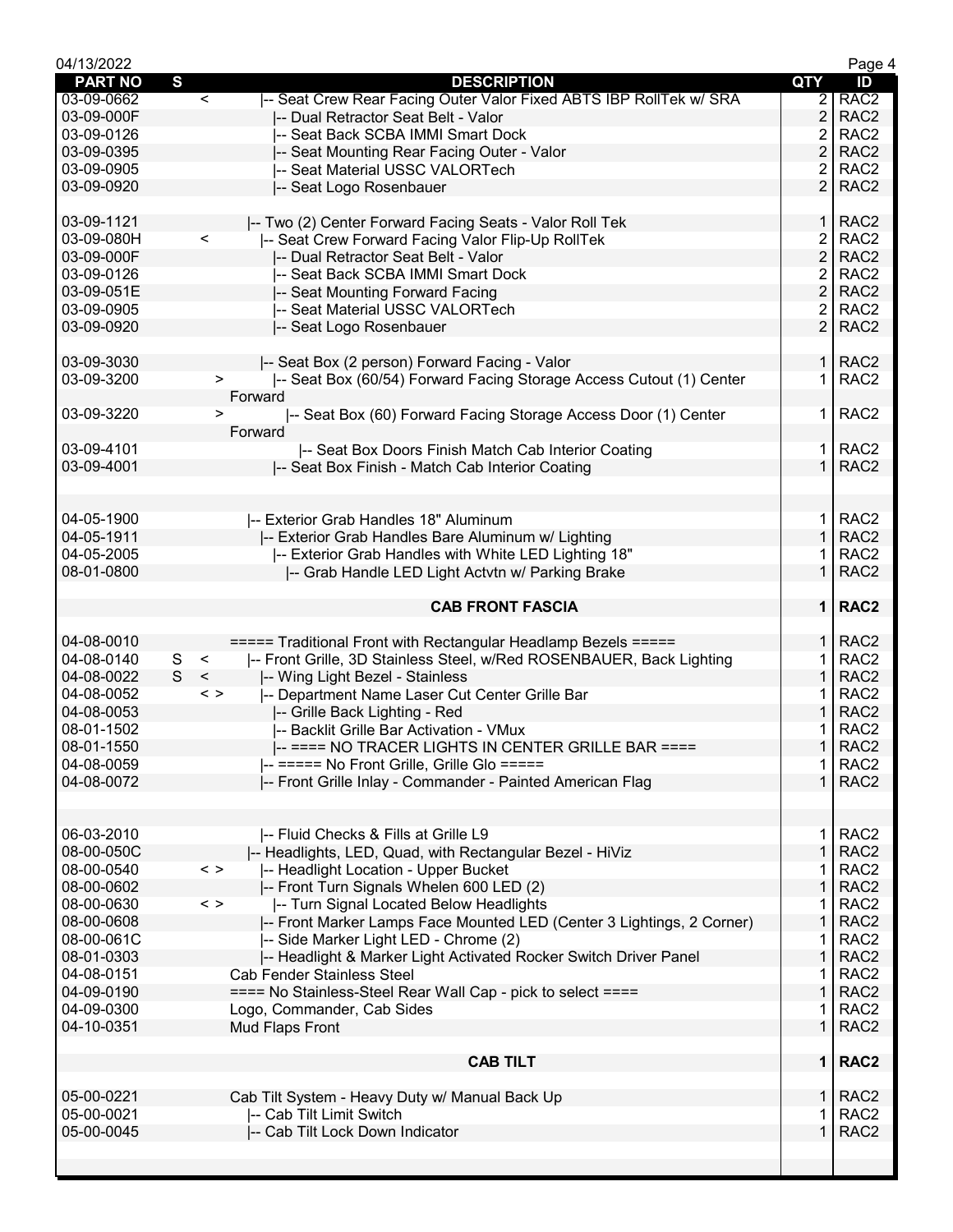| 04/13/2022     |                                                                                            |                | Page 5           |
|----------------|--------------------------------------------------------------------------------------------|----------------|------------------|
| <b>PART NO</b> | S<br><b>DESCRIPTION</b>                                                                    | <b>QTY</b>     | ID               |
| 05-00-0100     | -- Cab Tilt Control Receptacle Temp                                                        | 1.             | RAC <sub>2</sub> |
|                |                                                                                            |                |                  |
|                | <b>REARVIEW MIRRORS</b>                                                                    | $\mathbf 1$    | RAC <sub>2</sub> |
|                |                                                                                            |                |                  |
| 05-00-5005     | <b>Bus Style Mirrors</b>                                                                   | 1.             | RAC <sub>2</sub> |
| 05-00-7130     | -- Ramco-Bus-Drv Dr Mt (CRM-1350PCHR)-Off Dr Mt                                            | $\mathbf{1}$   | RAC <sub>2</sub> |
|                |                                                                                            |                |                  |
| 08-01-0821     | (CRM-1350PCHR)-H&R, H&R(LWR)CVX                                                            | 1              | RAC <sub>2</sub> |
|                | -- Rearview Mirror Remote & Heat Switch Driver Panel                                       |                |                  |
|                |                                                                                            |                |                  |
|                | <b>EXTERIOR CAB PAINT</b>                                                                  |                | 1   RAC2         |
|                |                                                                                            |                |                  |
| 05-01-5015     | <b>Cab Paint Exterior Two Tone</b>                                                         | 1              | RAC <sub>2</sub> |
| 05-01-5020     | $\langle$ ><br>-- Cab Paint Upper / Secondary                                              | 1              | RAC <sub>2</sub> |
| 05-01-5021     | $\langle$ ><br>-- Cab Paint Lower / Primary                                                | $\mathbf 1$    | RAC <sub>2</sub> |
| 05-01-503B     | -- Cab Paint Exterior Breakline - Paint Break B                                            | 1.             | RAC <sub>2</sub> |
| 05-01-6051     | -- Cab Undercoating                                                                        | $\mathbf{1}$   | RAC <sub>2</sub> |
| 05-01-7000     | -- Paint Spray Out<br>$\geq$                                                               | $\overline{2}$ | RAC <sub>2</sub> |
|                | <b>FRONT AXLE</b>                                                                          | $\mathbf 1$    | RAC <sub>2</sub> |
|                |                                                                                            |                |                  |
| 07-05-010B     | Front Axle Hendrickson SteerTek 20000#                                                     | $\mathbf{1}$   | RAC <sub>2</sub> |
| 07-05-0120     | -- Front Wheel Bearing Lube Oil                                                            | 1              | RAC <sub>2</sub> |
| 07-05-0272     | -- Front Suspension Hendrickson Parabolic Spring 20K                                       | $\mathbf 1$    | RAC <sub>2</sub> |
| 07-05-0341     | -- Power Steering Gear TRW TAS 85 w/Assist- 20K and up - L9 Steertek Axle                  | 1.             | RAC <sub>2</sub> |
|                |                                                                                            |                |                  |
|                |                                                                                            |                |                  |
| 07-06-0420     | -- Chassis Alignment                                                                       | 1.             | RAC <sub>2</sub> |
| 07-06-0522     | -- Front Cramp Angle 45 Degrees                                                            | $\mathbf{1}$   | RAC <sub>2</sub> |
| 07-07-014A     | -- (2) Steer Tires 385/65R 22.5 Michelin X Multiway HD XZE "L"<br>$\overline{\phantom{0}}$ |                | RAC <sub>2</sub> |
| 07-06-0436     | -- Counter Acting Balancing Beads<br>$\geq$                                                | 2              | RAC <sub>2</sub> |
| 07-07-0720     | -- (2) Front Wheels Alcoa Polished 22.5 x 12.25 Aluminum<br>$\geq$                         | 1              | RAC <sub>2</sub> |
| 07-07-0940     | -- ==== No Run Flat Tire Safety Ring ====                                                  | $\mathbf{1}$   | RAC <sub>2</sub> |
| 07-07-0920     | -- ==== No Front Full Wheel Cover ====                                                     | 1.             | RAC <sub>2</sub> |
| 07-07-0940     | -- ==== No Run Flat Tire Safety Ring ====                                                  | $\mathbf{1}$   | RAC <sub>2</sub> |
| 07-08-0203     | -- Front Brakes Meritor EX225 Disc 17"                                                     | 1.             | RAC <sub>2</sub> |
|                |                                                                                            |                |                  |
| 07-05-0303     | 4 Spoke Steering Wheel w/4 Front Airbag & ESC Tilt/Telescopic 18"                          | 1.             | RAC <sub>2</sub> |
|                |                                                                                            |                |                  |
|                | <b>REAR AXLE</b>                                                                           | $\mathbf 1$    | RAC <sub>2</sub> |
|                |                                                                                            |                |                  |
| 07-06-0100     | > Rear Axle, Single, 24000# Meritor RS-24-160                                              | 1              | RAC <sub>2</sub> |
| 07-06-0221     | -- Rear Suspension Reyco 79KB - Spring 24000# Parabolic                                    | $\mathbf 1$    | RAC <sub>2</sub> |
| 07-08-0251     | -- Rear Brakes S-Cam Drum 16.5" x 7"                                                       | 1              | RAC <sub>2</sub> |
|                |                                                                                            | 1              | RAC <sub>2</sub> |
| 07-06-0300     | -- Rear Shock Absorbers                                                                    |                |                  |
| 07-07-0303     | -- (4) Rear Tires 11R 22.5 Michelin XDS2 "H"                                               |                | RAC <sub>2</sub> |
| 07-06-0436     | $\geq$<br>-- Counter Acting Balancing Beads                                                | 4              | RAC <sub>2</sub> |
| 07-07-0784     | -- (4) Rear Wheels Alcoa Polished 22.5 x 8.25 Aluminum                                     | 1              | RAC <sub>2</sub> |
| 07-07-0610     | -- Valve Stem Extension - Single Axle                                                      | 1              | RAC <sub>2</sub> |
| 07-07-0925     | -- ==== No Full Wheel Cover, Rear Wheel ====                                               | 1              | RAC <sub>2</sub> |
| 07-07-0996     | -- Vehicle Top Speed 68<br>$\geq$                                                          | $\mathbf{1}$   | RAC <sub>2</sub> |
| 07-08-0103     | $\,<\,>$<br>-- Electronic Stability Control Single Axle                                    | 1              | RAC <sub>2</sub> |
| 07-08-0189     | -- Air Tank Brackets - Hot Dipped Galvanized                                               | 1              | RAC <sub>2</sub> |
| 07-08-0301     | -- Park Brake Rear Wheels Only                                                             |                | RAC <sub>2</sub> |
| 08-02-0130     | -- Park Brake Control Driver Dash                                                          | 1              | RAC <sub>2</sub> |
| 07-08-0410     | -- Wabco System Saver 1200                                                                 | 1              | RAC <sub>2</sub> |
| 07-08-0551     | -- Moisture Ejectors Manual                                                                | 1              | RAC <sub>2</sub> |
| 07-08-0570     | -- Air Supply Lines Nylon                                                                  | 1              | RAC <sub>2</sub> |
|                |                                                                                            |                |                  |
| 07-09-001A     |                                                                                            |                | RAC <sub>2</sub> |
|                | > Frame Single Channel 35" Frame Width                                                     | 1              |                  |
| 07-09-0035     | -- Wheelbase Range 190" - 199"<br>$\overline{\phantom{0}}$                                 | 1              | RAC <sub>2</sub> |
| 07-09-0071     | -- Rear Overhang<br>>                                                                      |                | RAC <sub>2</sub> |
| 07-09-0136     | -- Frame/Front Extension Hot Dip Galvanized                                                | 1              | RAC <sub>2</sub> |
|                |                                                                                            |                |                  |
|                |                                                                                            |                |                  |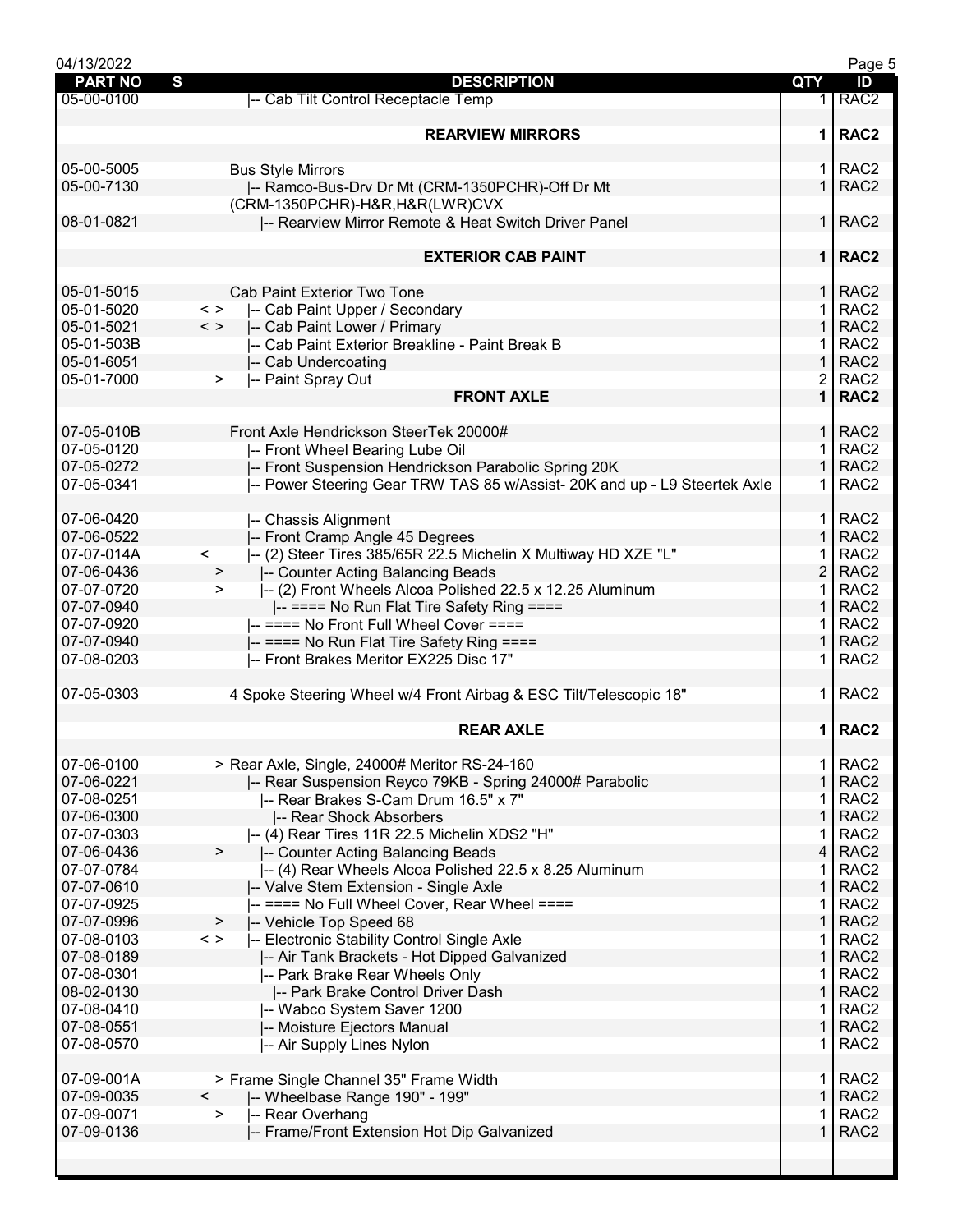| 04/13/2022          |                                                                                        |                | Page 6           |
|---------------------|----------------------------------------------------------------------------------------|----------------|------------------|
| S<br><b>PART NO</b> | <b>DESCRIPTION</b>                                                                     | QTY            | ID               |
| 08-09-0200          | -- Galvanized Frame Warranty BR                                                        | 1 <sup>1</sup> | RAC <sub>2</sub> |
|                     |                                                                                        |                |                  |
|                     |                                                                                        |                |                  |
|                     |                                                                                        |                |                  |
| 07-13-0116          | -- Front Suction - Universal Frame                                                     | 1.             | RAC <sub>2</sub> |
| 07-13-0110          | -- Front Bumper Suction 5" Officer Behind Front of Cab                                 | 1              | RAC <sub>2</sub> |
| 07-13-0302          | -- Tow Hooks Painted - Shipped Loose                                                   | $\mathbf{1}$   | RAC <sub>2</sub> |
|                     |                                                                                        |                |                  |
|                     | <b>ENGINE</b>                                                                          |                | 1   RAC2         |
|                     |                                                                                        |                |                  |
|                     |                                                                                        |                |                  |
| 06-00-0050          | -- Engine Placement                                                                    | 1.             | RAC <sub>2</sub> |
| 06-00-1610          | -- Engine, Cummins L9, Base Spec, 2021- Commander                                      | 1              | RAC <sub>2</sub> |
| 06-00-0051          | -- Cummins L9 Surcharge                                                                | 1              | RAC <sub>2</sub> |
| 06-00-1622          | -- 450HP Cummins L9 - 2021<br>$\,>\,$                                                  | 1              | RAC <sub>2</sub> |
| 06-02-1110          | -- Fan Clutch - L9                                                                     | $\mathbf{1}$   | RAC <sub>2</sub> |
|                     |                                                                                        |                |                  |
| 06-04-3000          | -- Fan Clutch Programming - Standard                                                   | 1.             | RAC <sub>2</sub> |
| 06-02-1526          | -- Auxiliary Engine Brake Compression Brake (JAKE)<br>$\, > \,$                        | 1              | RAC <sub>2</sub> |
| 08-01-0202          | -- Auxiliary Engine Brake Control On/Off & Low/Med/High VISTA<br>$\geq$                | 1              | RAC <sub>2</sub> |
| 06-02-2003          | -- AC Compressor - L9                                                                  | 1              | RAC <sub>2</sub> |
| 06-03-1010          | -- Engine High Idle Speed 1250 RPM                                                     | 1              | RAC <sub>2</sub> |
| 06-03-1023          | -- Engine High Idle Control Manual & Automatic VISTA                                   | 1              | RAC <sub>2</sub> |
| 06-05-3010          |                                                                                        |                | RAC <sub>2</sub> |
|                     | -- Engine Air Intake Filtration and Restriction L9                                     | 1              |                  |
| 06-06-3745          | -- Engine Exhaust System One Piece Officer Side, L9, 2021                              | $\mathbf{1}$   | RAC <sub>2</sub> |
| 06-06-4006          | -- DEF Tank - Commander                                                                | 1.             | RAC <sub>2</sub> |
| 06-06-4100          | -- DEF Tank Access Fill Door                                                           | $\mathbf{1}$   | RAC <sub>2</sub> |
| 06-08-0100          | -- Engine Exh Acc Temp Mitigation                                                      | 1              | RAC <sub>2</sub> |
| 06-08-0200          | -- Engine Exhaust Wrap                                                                 | 1              | RAC <sub>2</sub> |
| 08-02-0140          | -- DPF Control Regeneration Switch & Inhibit Switch Covered                            | 1              | RAC <sub>2</sub> |
|                     |                                                                                        |                |                  |
| 06-04-2002          | -- Engine Cooling System-L9                                                            | 1              | RAC <sub>2</sub> |
| 06-04-4010          | -- Coolant Valve Shut Off Valve w/Connection - For Additional Heater                   | 1.             | RAC <sub>2</sub> |
| 06-05-1002          | -- Engine Pump Heat Exchanger L9                                                       | $\mathbf{1}$   | RAC <sub>2</sub> |
|                     |                                                                                        |                |                  |
|                     | <b>TRANSMISSION</b>                                                                    |                | 1   RAC2         |
|                     |                                                                                        |                |                  |
| 07-01-0100          | -- Transmission Allison 3000 EVS                                                       | 1.             | RAC <sub>2</sub> |
| 07-01-0500          | -- Transmission Fluid - Standard                                                       | 1              | RAC <sub>2</sub> |
| 07-02-0008          | -- Transmission GEN V-E Push Button Key Pad                                            | 1              | RAC <sub>2</sub> |
| 07-02-0012          | - Transmission 1 o'clock PTO                                                           |                | RAC <sub>2</sub> |
|                     |                                                                                        |                |                  |
| 07-02-0052          | -- Transmission Mode Programming 5th Startup/5th Mode                                  | 1.             | RAC <sub>2</sub> |
| 07-02-0066          | -- Transmission Feature Programming I/O Package 198/Pumper                             | 1              | RAC <sub>2</sub> |
| 07-02-0251          | -- Driveline Spicer 1710 HD                                                            | $\mathbf{1}$   | RAC <sub>2</sub> |
|                     |                                                                                        |                |                  |
|                     |                                                                                        |                |                  |
| 07-04-0120          | -- Fuel Filter/Water Separator Cummins FS1098                                          | 1.             | RAC <sub>2</sub> |
| 07-04-0312          |                                                                                        | $\mathbf{1}$   | RAC <sub>2</sub> |
|                     | -- Fuel Tank 68 Gallon/257 Liter - Dual Fill                                           |                |                  |
| 07-04-0216          | -- Fuel Lines Aramid Braid                                                             | 1              | RAC <sub>2</sub> |
| 07-04-0225          | -- Fuel Shutoff Valve (2) at Filter                                                    | $\mathbf{1}$   | RAC <sub>2</sub> |
| 07-04-0230          | -- Fuel Cooler Rearward of Battery Box                                                 | 1              | RAC <sub>2</sub> |
|                     |                                                                                        |                |                  |
| 08-00-0402          | -- Alternator Leece-Neville 320 Amp                                                    | 1.             | RAC <sub>2</sub> |
|                     |                                                                                        |                |                  |
|                     | <b>ELECTRICAL SYSTEM</b>                                                               | 1              | RAC <sub>2</sub> |
|                     |                                                                                        |                |                  |
|                     |                                                                                        |                |                  |
| 08-00-0100          | > Electrical System 12V DC Weldon V-MUX                                                | 1.             | RAC <sub>2</sub> |
| 08-01-0051          | -- Driver & Officer VISTA Display Weldon Vista IV                                      | $\mathbf{1}$   | RAC <sub>2</sub> |
| 08-01-0054          | -- Driver Panel / Switch Panel (6 Switches) Under the Vista Screen                     | 1              | RAC <sub>2</sub> |
| 08-09-0249          | -- V-MUX WARRANTY - 4 YEAR                                                             | 1              | RAC <sub>2</sub> |
|                     |                                                                                        |                |                  |
|                     |                                                                                        |                |                  |
| 08-02-0176          | -- Assc Power Distribution Panel - 12 Position 40A Batt Dir W/ Ground<br>$\langle$ $>$ | 1.             | RAC <sub>2</sub> |
|                     |                                                                                        | $\mathbf 1$    |                  |
| 08-02-0521          | -- ====No PWR Cable for Additional Pwr Studs====                                       |                | RAC <sub>2</sub> |
|                     |                                                                                        |                |                  |
|                     |                                                                                        |                |                  |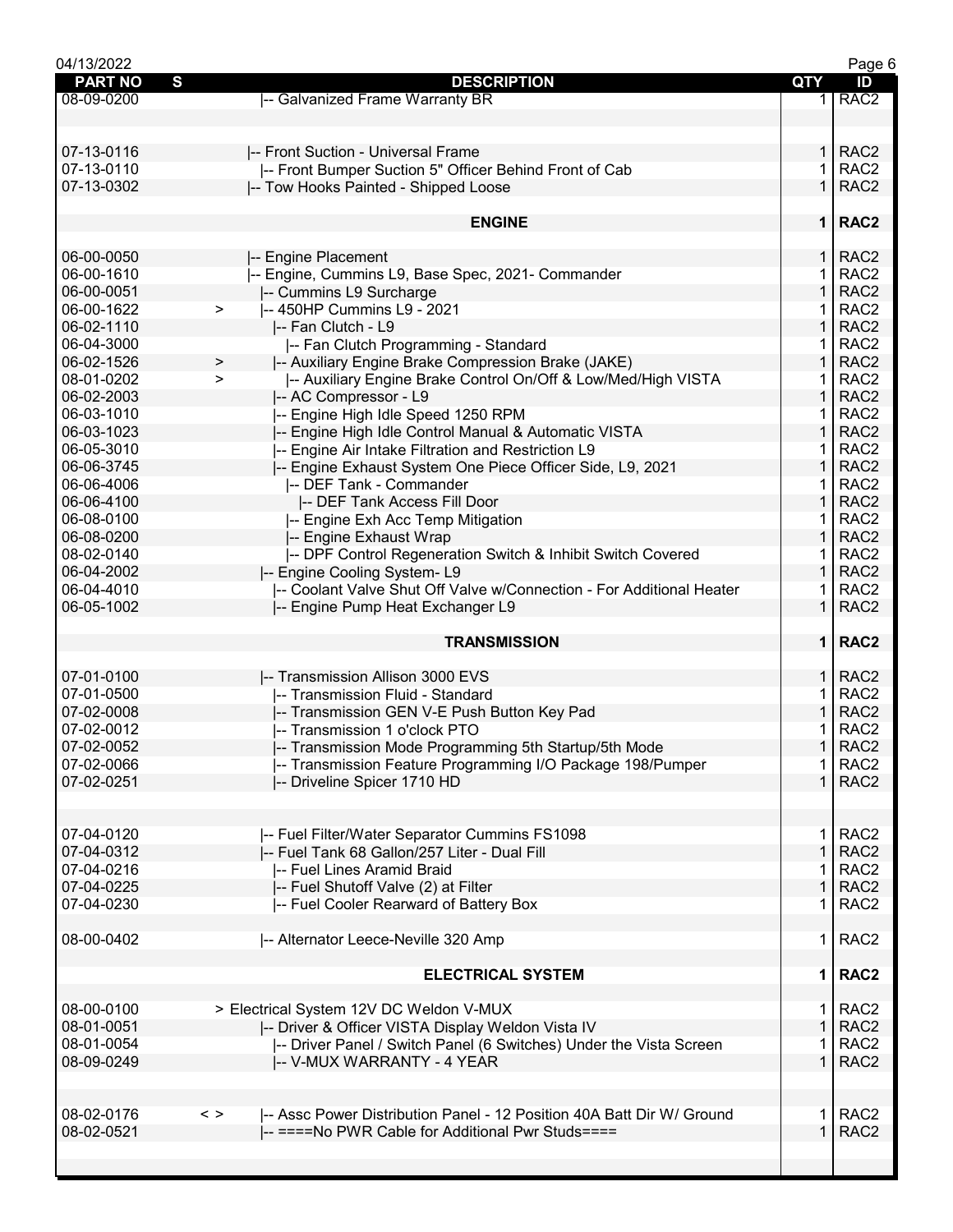| 04/13/2022     |                                                                             |                | Page 7           |
|----------------|-----------------------------------------------------------------------------|----------------|------------------|
| <b>PART NO</b> | S<br><b>DESCRIPTION</b>                                                     | QTY            | ID               |
|                |                                                                             |                |                  |
|                |                                                                             |                |                  |
| 08-03-0110     | -- Communication Antenna Base Cab Roof - RBM Supplied<br>$\,<\,$            | 1.             | RAC <sub>2</sub> |
| 08-03-0231     | -- Ant Cable Routing Under Dash Panel                                       | $\mathbf{1}$   | RAC <sub>2</sub> |
|                |                                                                             |                |                  |
|                |                                                                             |                |                  |
| 08-02-0610     |                                                                             | 1.             | RAC <sub>2</sub> |
|                | -- Weldon VDR/Seat Belt Warn - VISTA                                        |                |                  |
|                |                                                                             |                |                  |
| 08-01-001B     | -- Commander Analog Gauge Composite Dash                                    | 1.             | RAC <sub>2</sub> |
| 08-01-0010     | -- Instrumentation Standard Gauge Panel                                     | $\mathbf 1$    | RAC <sub>2</sub> |
| 08-01-0125     | -- Instrumentation Backlighting Red                                         | 1.             | RAC <sub>2</sub> |
|                |                                                                             |                |                  |
|                |                                                                             |                |                  |
| 08-00-0340     | 6 Battery System                                                            | 1 <sup>1</sup> | RAC <sub>2</sub> |
| 08-00-0322     | -- Batteries (6) Group 31                                                   | 1.             | RAC <sub>2</sub> |
| 08-00-023A     | -- Battery Box Driver/Officer Side Hot dipped Galvinized Steel w/Covers - 6 | $\mathbf 1$    | RAC <sub>2</sub> |
|                | Battery                                                                     |                |                  |
| 08-00-0248     | -- Battery Cables (6)                                                       | 1.             | RAC <sub>2</sub> |
| 08-00-0251     | -- Battery Jumper Studs Front Driver Lower Step                             | 1              | RAC <sub>2</sub> |
| 08-01-0034     | -- 2 Position Battery Master - Driver's Kick Plate                          | $\mathbf 1$    | RAC <sub>2</sub> |
| 08-01-0036     | -- Ignition Switch                                                          | 1.             | RAC <sub>2</sub> |
| 08-01-0040     | >                                                                           | $\mathbf{1}$   | RAC <sub>2</sub> |
|                | -- Power & Ground Stud 40A Batt Direct / 15A Ignition                       |                |                  |
|                |                                                                             |                |                  |
|                |                                                                             |                |                  |
|                |                                                                             |                |                  |
|                |                                                                             |                |                  |
| 08-00-0721     | -- Ground Lights LED Whelen 3SC0CDCR                                        | $\mathbf 1$    | RAC <sub>2</sub> |
| 08-01-0751     | -- Ground Lights Activation with Park Brake                                 | $\mathbf{1}$   | RAC <sub>2</sub> |
|                |                                                                             |                |                  |
|                |                                                                             |                |                  |
| 08-00-0732     | -- Cab Step Lights LED (1 Per Step)                                         | 1.             | RAC <sub>2</sub> |
| 08-01-0753     | -- Step Lights Activated Respective Side                                    | $\mathbf{1}$   | RAC <sub>2</sub> |
|                |                                                                             |                |                  |
|                |                                                                             |                |                  |
|                |                                                                             |                |                  |
| 08-00-0763     | -- Interior Door Warning Lights Red, FS Commander 1" LED                    | 1.             | RAC <sub>2</sub> |
|                | <b>DOOR JAMB WARNING LIGHTS</b>                                             | 1              | RAC <sub>2</sub> |
|                |                                                                             |                |                  |
|                |                                                                             |                |                  |
|                |                                                                             |                |                  |
|                |                                                                             |                |                  |
| 08-00-0783     | -- Engine Compartment Work Light LED (2)                                    | 1.             | RAC <sub>2</sub> |
|                |                                                                             |                |                  |
|                |                                                                             |                |                  |
| 08-00-0791     | -- Interior Overhead LED Lighting - Red/Clear                               | 1.             | RAC <sub>2</sub> |
|                |                                                                             |                |                  |
|                |                                                                             |                |                  |
|                |                                                                             |                |                  |
|                |                                                                             |                |                  |
|                |                                                                             |                |                  |
|                |                                                                             |                |                  |
| 08-00-4090     | > Dr Open/Hazard Wrn Lt, Flash, Whelen 3SR00FRR LED Rnd (Do Not Move        | 1.             | RAC <sub>2</sub> |
|                | Appar                                                                       |                |                  |
|                |                                                                             |                |                  |
|                |                                                                             |                |                  |
| 08-01-2010     |                                                                             | $\mathbf 1$    | RAC <sub>2</sub> |
|                | Back-Up Alarm Ecco 575                                                      |                |                  |
|                |                                                                             |                |                  |
|                |                                                                             |                |                  |
| 08-02-0660     | -- === NO Captium System - Pick to Select ===                               | 1.             | RAC <sub>2</sub> |
|                |                                                                             |                |                  |
|                | <b>HAAS Alert System</b>                                                    | 1              | RAC <sub>2</sub> |
|                |                                                                             |                |                  |
|                |                                                                             |                |                  |